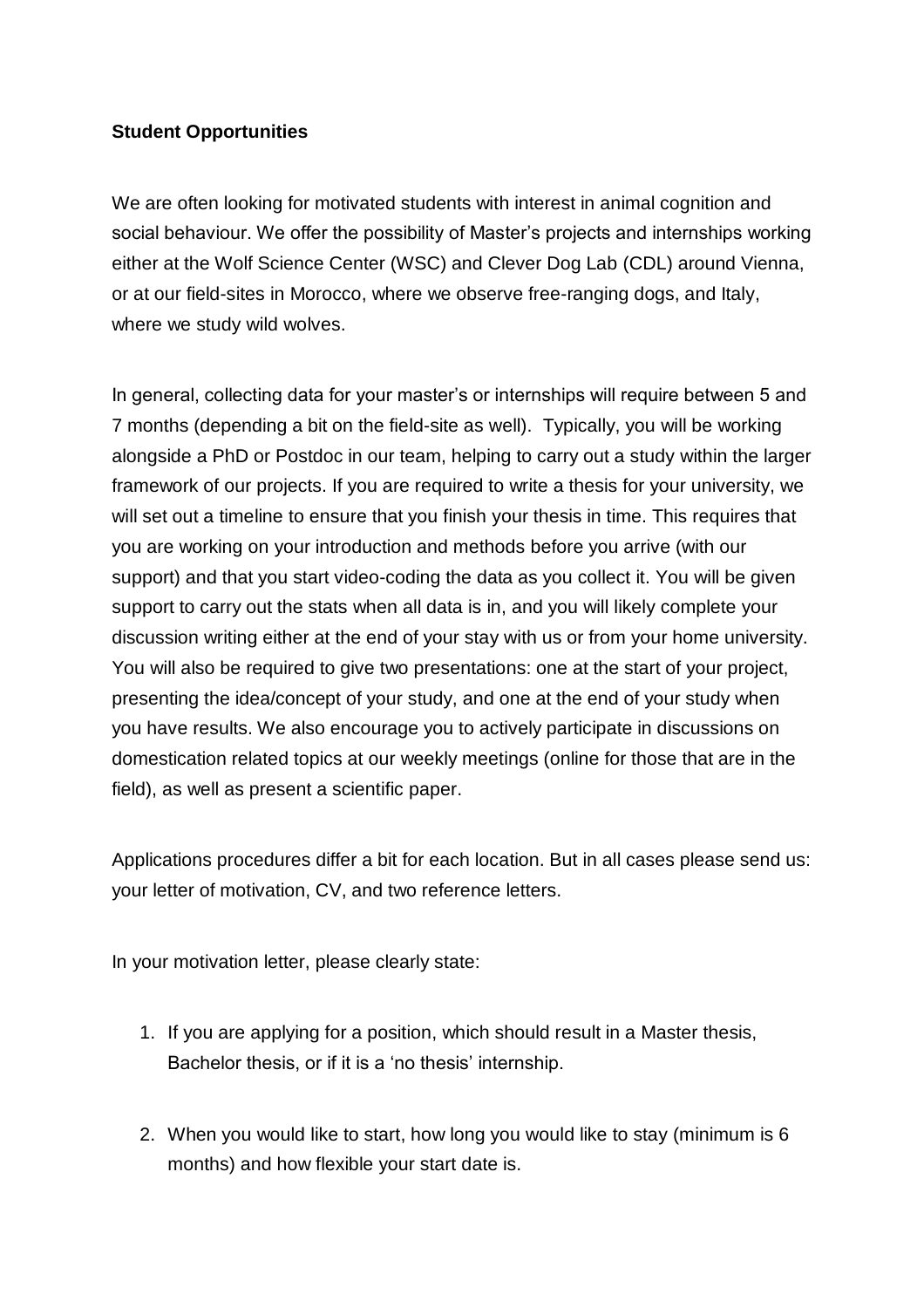In the following sections we will describe in a bit more detail the opportunities in the different field-sites.

**When we have openings, these are normally circulated on the following social media channels as well as on our website:**

<https://twitter.com/DomLabVienna>

<https://www.facebook.com/freerangingdog>

[https://www.instagram.com/free\\_ranging\\_dogs\\_project/](https://www.instagram.com/free_ranging_dogs_project/)

[https://domesticationlab.wordpress.com](https://domesticationlab.wordpress.com/)

# **WOLF SCIENCE CENTRE INTERNSHIPS**

Scientific internships are available to work at the Wolf Science Centre – either to do research for your Master thesis or as internship. The WSC 'student house' is available in a village not far from the Centre (shared rooms, contribution to rent required).

We are currently investigating 3 'macro themes' the effects of domestication on

- 1. 'physical cognition'
- 2. 'human-directed behaviours',
- 3. 'conspecific interactions'.

Please let us know, in your motivation letter, which of these is more aligned with your interests and as much as possible, we will take this into consideration.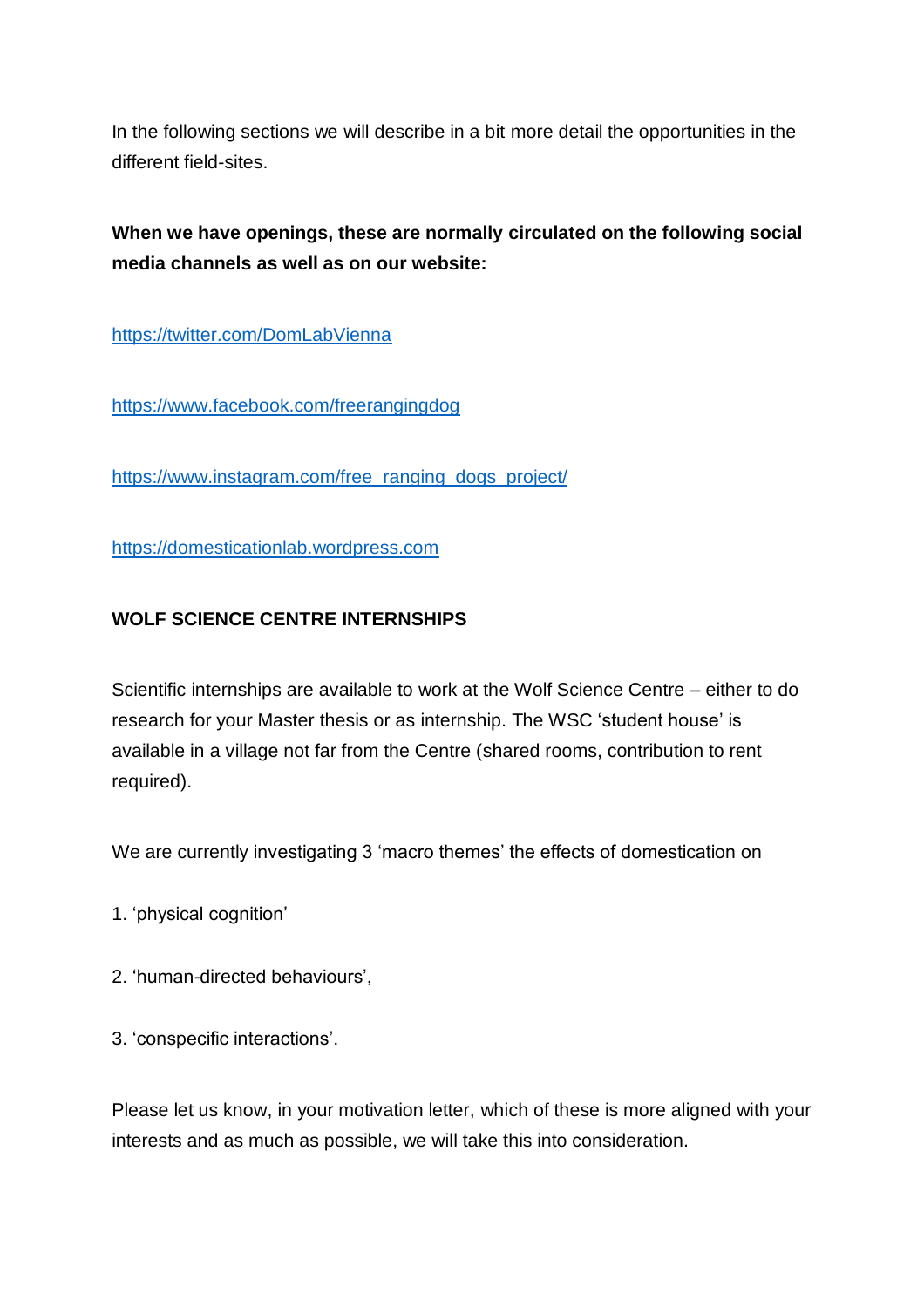We have two deadlines per year for WSC positions:

**1st of July**: for internship positions starting the **following January** (co-enrollment needs to be done with the Veterinary Medicine University of Vienna by September)

**1st December**: for internship positions **starting in June** (co-enrollment needs to be done with the Veterinary Medicine University of Vienna by March)

Please send your complete applications by these dates to: **[internships@wolfscience.at](mailto:internships@wolfscience.at)**.

We will evaluate the candidates and send our response by the end of the application month (end of July, end of December). Please be aware that we have limited positions and usually quite a lot of applications, so do not be disappointed if you are not selected.

### **CLEVER DOG LAB, VIENNA**

In Vienna we conduct studies with pet dogs at the Clever Dog Lab at the Veterinary Medicine University of Vienna. Interns are welcome to join our team. Students are required to find their own accommodation, although student dorms close to the university are normally a possibility.

We are currently working on a number of topics with pet dogs in particular:

- 1. Cooperation with conspecifics and humans
- 2. Social learning from humans and conspecifics
- 3. Physical cognition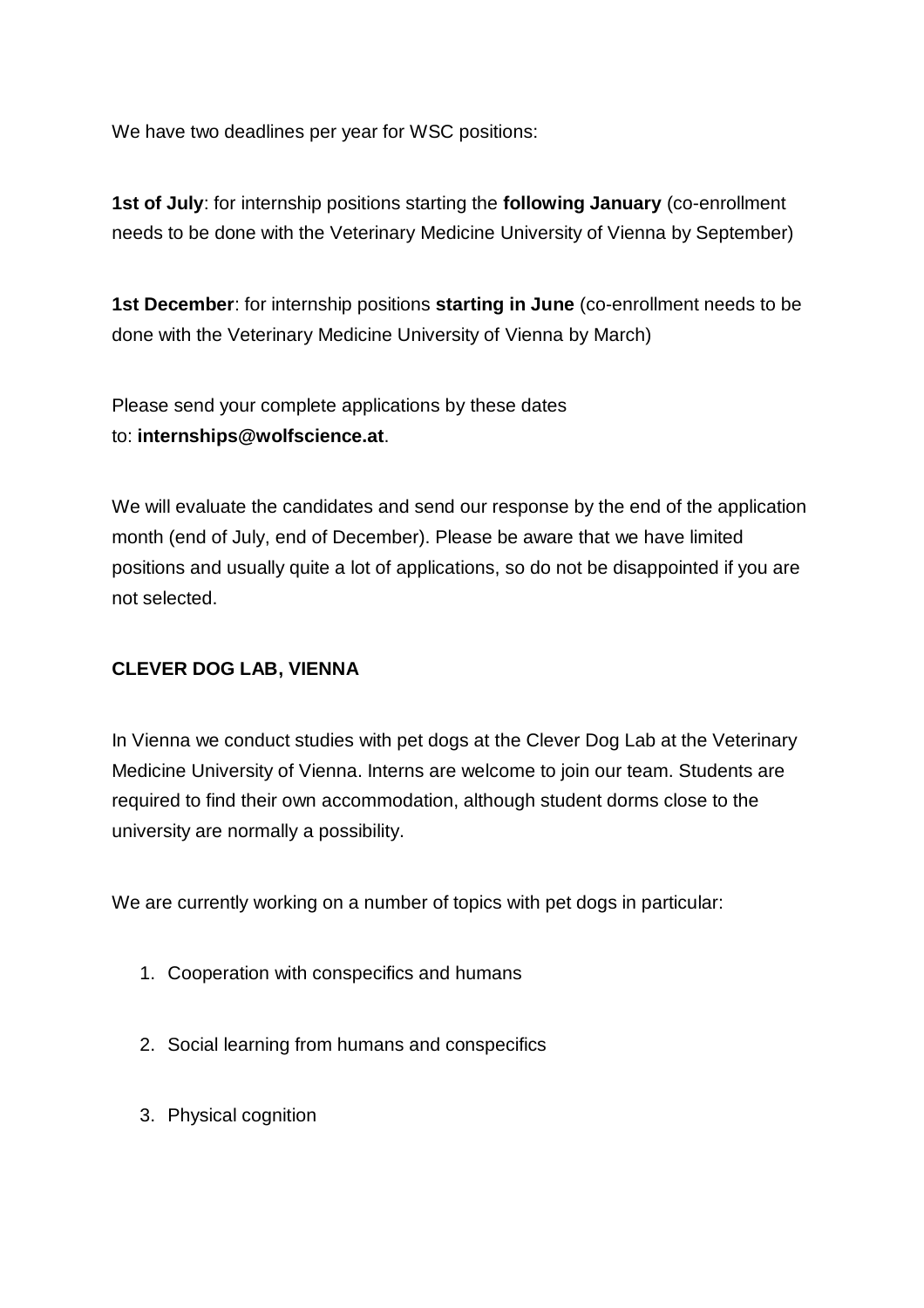Please send your complete applications to: [Gwendolyn.Wirobski@vetmeduni.ac.at](mailto:Gwendolyn.Wirobski@vetmeduni.ac.at) and [Friederike.Range@vetmeduni.ac.at](mailto:Friederike.Range@vetmeduni.ac.at) .

As well as specifying whether you are interested in an internship or MA thesis and please let us know in your motivation letter, which of these topics is more aligned with your interests and as much as possible, we will take this into consideration. We consider applications all year round, however due to high demand, we cannot guarantee acceptance.

### **FREE-RANGING DOGS IN MOROCCO**

We have an ongoing field-site in the outskirts of Agadir, in Morocco, where we study various aspects of the life of free-ranging dogs, using both observational and experimental methods. The work is pretty physically demanding, since you will be outdoors from early morning and for most of the day, walking under the sun, following dogs. You will also help to conduct experimental tests early in the morning when fewer people are around (making it a bit easier to test dogs with little interference). We provide shared accommodation (shared rooms), and the house normally hosts between 4 and 8 people. This aspect of the internship may also be a bit intense, since we both work and live together, so please consider it carefully when thinking if this could be a possiblity for you. You need to cover your own extra medical and travel insurance and have a rabies vaccination. We accept both internship and MA thesis applications that can be conducted within the framework of the running projects.

Currently the main topics we are investigating in Morocco are:

- 1. Social learning dynamics involving tests both with conspecific and humans
- 2. Personality testing relating to sociality and neophobia in puppies and adults
- 3. The pack dynamics and social relationships of the dogs in our study area.